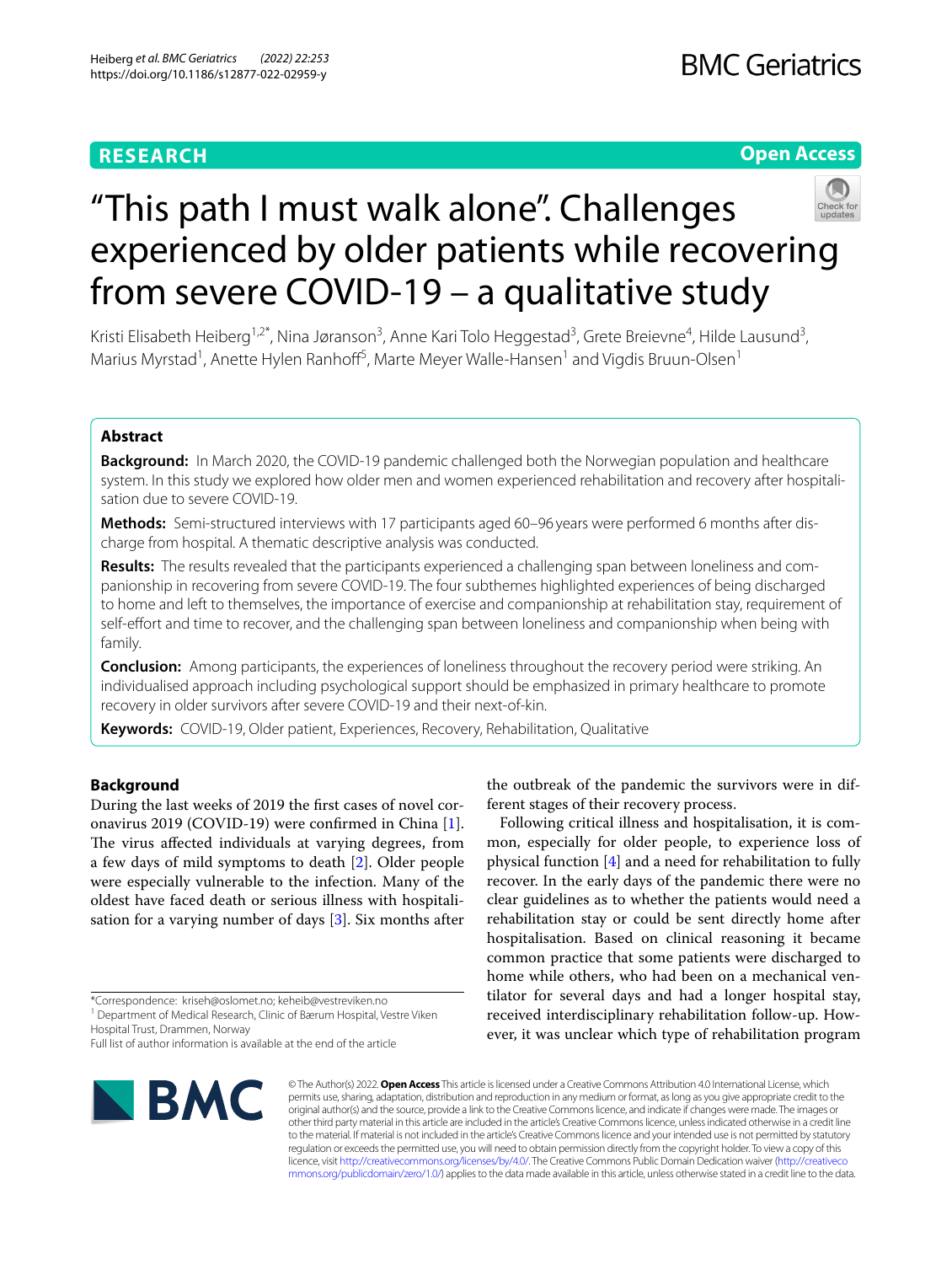the patients would need. Moreover, it was still unknown how and to what extent the patients would fully recover [[5\]](#page-7-4).

It has been suggested that the pandemic might infuence health-related quality of life (HR-QoL) in general, and that older people had a higher risk of experiencing reduced HR-QoL after the disease than younger [\[6](#page-7-5)]. Among hospitalised patients, studies have shown that many have reported impaired health status and reduced quality of life three [[7\]](#page-7-6) and 6 months [\[3](#page-7-2)] after discharge. This suggested that they suffered from the post COVID-19 condition [\[8\]](#page-7-7). In these studies, including a previous systematic literature review [\[9](#page-7-8)], recovery outcomes following COVID-19 were measured as endpoints [[3,](#page-7-2) [7,](#page-7-6) [9](#page-7-8)]. Few studies have explored the patients' own experiences of going through long-term recovery after COVID-19. In one study the patients were interviewed about psychological disturbances throughout the disease crises. They reported living "in limbo", psychological distress, and the burden of being an infectious carrier [\[10\]](#page-7-9). In another study, 11 patients were interviewed during hospitalisation about their experiences of being in isolation and their anticipated post-discharge life  $[11]$  $[11]$ . The patients conveyed both positive and negative experiences of the infection, isolation, and illness. Interestingly, all the patients expected to make a full recovery. To the best of our knowledge, no previous studies have explored the challenges older patients have experienced from rehabilitation, homecoming, and being in long-time recovery after COVID-19.

Insight into the patients' experiences of challenges in the recovery process will give a broader picture of which factors that have contributed to recover from the disease. This knowledge is important to healthcare professionals to enable them to improve and individualise their support to patients recovering from severe COVID-19. The aim of this study was to explore how older patients who were hospitalised due to severe COVID-19 in the early outbreak of the pandemic, experienced their rehabilitation and recovery process during the frst 6 months.

#### **Methods**

## **Design**

The study had an explorative and descriptive design with qualitative interviews conducted in October and November 2020. It was part of a multi-centre cohort study from South-Eastern Norway.

#### **Participants and context**

Participants, aged 60years and older, were recruited from two of the four hospitals in the multi-centre study, as part of a follow-up consultation with a physician approximately 6 months after hospitalisation [\[3](#page-7-2)]. Those considered by the physicians (AHR, MMW-H) to be physically and cognitively able to be interviewed were contacted by the researchers (AKTH, NJ, HL, GB, VB-O, KEH) and asked to participate. They were selected depending on age and gender and formed a convenient sample. A written informed consent was obtained.

Fourteen in-depth interviews with 17 participants were performed. Three of the interviews were with couples in which both were hospitalised due to COVID-19 during the same time period. The participants were between 60 and 96years old, eleven were men and six were women. They had been hospitalised for 2–61 days (mean 18 days), and approximately 50% had been treated on a mechanical ventilator for 10–55days. Nine participants were discharged directly to home, while eight were discharged to a rehabilitation stay (Table [1\)](#page-2-0).

#### **Data collection**

An interview guide was prepared beforehand and contained questions about the participants' experiences from their rehabilitation and recovery process 6 months after hospitalisation. The prepared questions were open-ended and aimed to produce as rich descriptions as possible. Examples of questions posed were: "Can you describe your recovery process after hospitalisation?" "Can you describe your need for rehabilitation?" "Please describe your experiences from the rehabilitation stay." "Please describe facilitators and barriers in your recovery process." Encouraging prompts were made throughout, such as "What do you think about this?" or "Could you please elaborate?" Six researchers performed the interviews, working in pairs (AKTH/NJ, HL/GB, VB-O/KEH). They were female nurses or physiotherapists and had broad experience from clinical work and qualitative research.

The participants could choose to be interviewed either at home or at the hospitals' research department. Each interview lasted for 45–90min. The interviews were audio recorded and externally transcribed into text.

## **Data analysis**

Data analysis was performed according to a method of thematic descriptive analysis inspired by Braun and Clarke  $[12-14]$  $[12-14]$  Thematic analysis is described as an independent qualitative descriptive approach for identifying, analysing, and reporting patterns (themes) within textual data [\[15\]](#page-7-13). Furthermore, it organises and describes the data set in fairly rich detail [[12\]](#page-7-11).

Thematic analysis can be either an essentialist or a realist method [\[12](#page-7-11)]. Presently, the realist method was applied, which reported experiences, meanings, and the reality of participants. In the analytic process, the six steps according to Braun and Clarke (2006) were followed  $[12]$  $[12]$  $[12]$ . These steps were: 1. Familiarising with the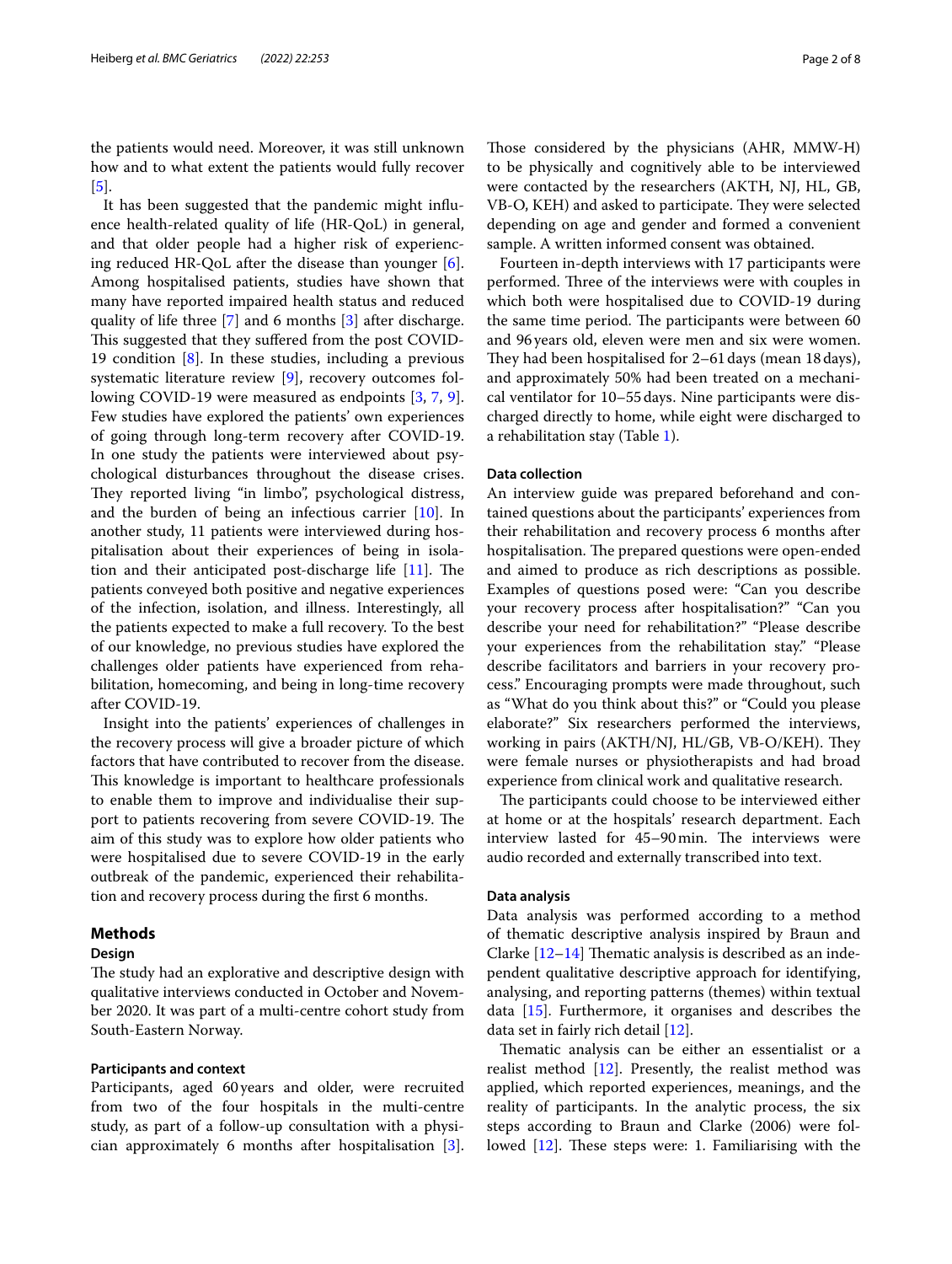| Participants   | Age (range) | Cohabitant | Days spent on mechanical<br>ventilator | Length of hospital stay<br>(days) | Rehabilitation<br>yes/no |
|----------------|-------------|------------|----------------------------------------|-----------------------------------|--------------------------|
| P1             | $70 - 74$   | yes        | 31                                     | 42                                | Yes                      |
| P <sub>2</sub> | $75 - 79$   | yes        |                                        | 22                                | Yes                      |
| P3             | $95 - 99$   | no         |                                        | 14                                | No                       |
| P <sub>4</sub> | $60 - 64$   | yes        | 14                                     | 21                                | No                       |
| P <sub>5</sub> | $75 - 79$   | no         |                                        | 3                                 | No                       |
| P6             | $60 - 64$   | yes        |                                        | 3                                 | No                       |
| <b>P7</b>      | $70 - 74$   | no         |                                        | 21                                | No                       |
| P <sub>8</sub> | $60 - 64$   | yes        |                                        | 34                                | Yes                      |
| P <sub>9</sub> | $65 - 69$   | yes        |                                        | 5                                 | No                       |
| P10            | $70 - 74$   | yes        |                                        | 10                                | No                       |
| P11            | $70 - 74$   | yes        | 10                                     | 28                                | No                       |
| P12            | $65 - 69$   | yes        |                                        | $\overline{2}$                    | <b>Yes</b>               |
| P13            | $85 - 89$   | yes        |                                        | 3                                 | Yes                      |
| P14            | $90 - 94$   | yes        |                                        | 4                                 | Yes                      |
| P15            | $80 - 84$   | yes        | 12                                     | 19                                | Yes                      |
| P16            | $80 - 84$   | yes        | 55                                     | 62                                | Yes                      |
| P17            | $65 - 69$   | yes        |                                        | 9                                 | No                       |

<span id="page-2-0"></span>**Table 1** Characteristics of the participants

data, 2. Generating initial codes, 3. Searching for themes, 4. Reviewing themes, 5. Defning and naming themes, and 6. Producing the report [[12\]](#page-7-11). In the analytic process the researchers were going back and forth between the steps described above to accomplish deep refection and engagement with the data [\[13](#page-7-14)].

The text was very detailed and rich. First, the text was read separately several times by the six authors (KEH, VB-O, NJ, AKTH, GB, HL) to obtain a global sense of the participants' experiences. They agreed on the main essence of the data. For the present study, the guiding question was: What could these data tell us about the participants' rehabilitation and recovery process following COVID-19? Following the initial reading, two of the authors (KEH and VB-O) performed the last part of the analysis. They read through the data several times to identify places in the text that were related to the participants' experiences of the recovery process. Excerpts of the text were identifed and coded manually, that is, the meaning of each excerpt was condensed into codes. Then the codes were combined and grouped into initial subthemes. After going back and forth between the analytic steps we considered combination of codes to be grouped into initial sub-themes. There was a constant interplay in the entire process between the various analytical steps. A consensus between the two main authors (KEH and VB-O) was reached through discussions. The analytic process produced four fnal sub-themes, describing one main theme (Table [2\)](#page-3-0).

In qualitative research, it is a key aspect to make the authors' preconceptions visible  $[16]$  $[16]$ . The two main authors are physiotherapists having a strong belief that exercise are essential to recover from serious disease. These preconceptions were challenged by some of the interviewees' expressions, which enabled us to discuss our preconceptions throughout the analytic process.

#### **Ethics**

The multi-centre cohort-study was planned in the beginning of the pandemic as an observational study [\[17](#page-7-16)]. It aimed to investigate recovery outcomes in older people with COVID-19 in several EU countries and Norway. The Norwegian Geriatric Society approved the study, and ethical approval was granted by the Regional Research Committee in Eastern Norway (reference number 155425). In the present sub-study, only participants who gave an informed written consent to be interviewed were included. They were assured confidentiality and informed that they could withdraw at any time without consequences.

#### **Results**

The participants experienced various challenges related to their recovery process after discharge from hospital. The thematic analysis yielded one main theme and three corresponding subthemes that are presented in the following sections. Excerpts from the interviews are inserted to substantiate descriptions of the subthemes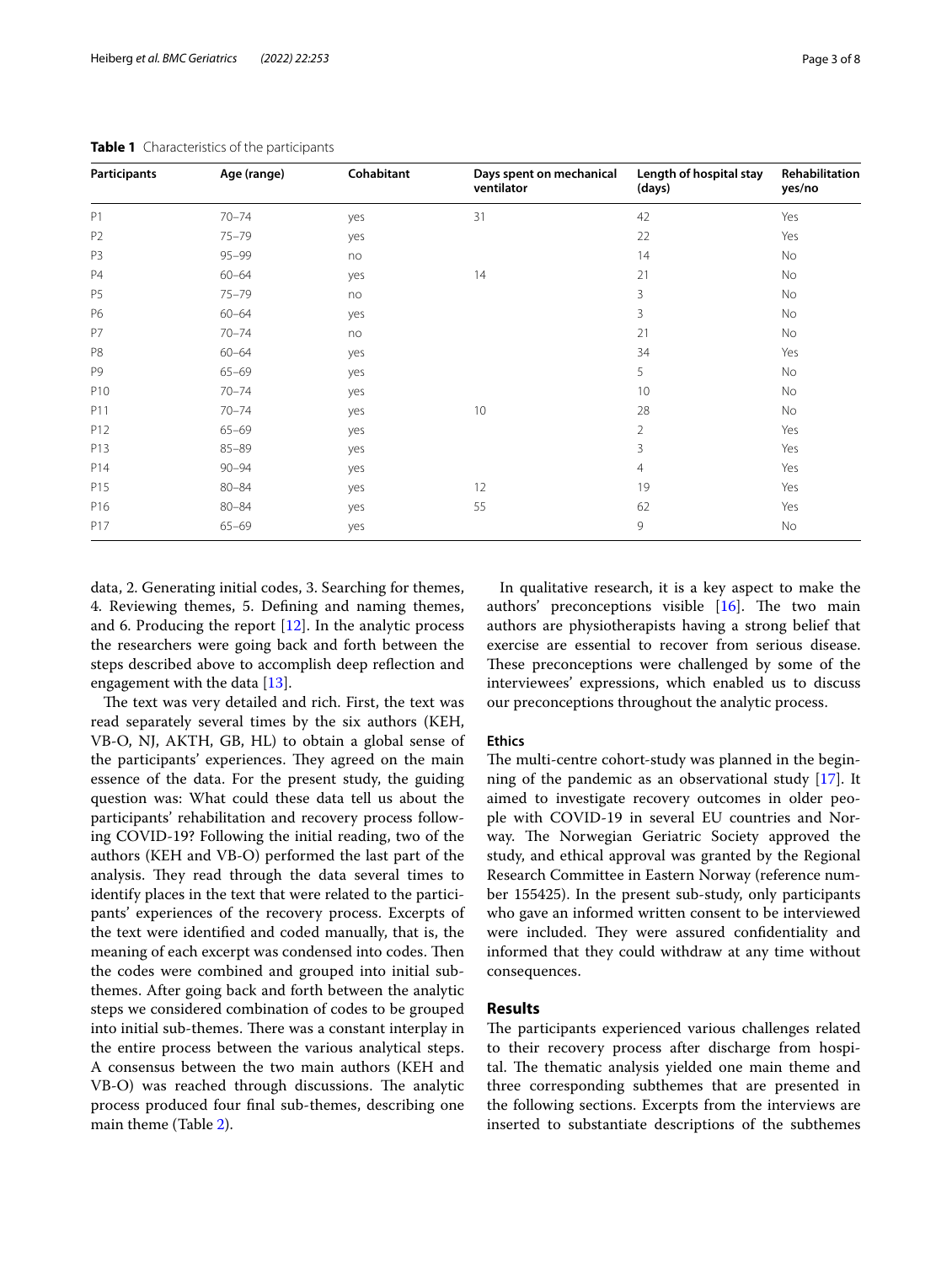<span id="page-3-0"></span>

| Excerpts                                                                                                                                                                                                                                                                                                                                                                                                                                                                                                                                                                                                       | Codes                                             | Subthemes                                                                                                 | Main theme                                                                            |
|----------------------------------------------------------------------------------------------------------------------------------------------------------------------------------------------------------------------------------------------------------------------------------------------------------------------------------------------------------------------------------------------------------------------------------------------------------------------------------------------------------------------------------------------------------------------------------------------------------------|---------------------------------------------------|-----------------------------------------------------------------------------------------------------------|---------------------------------------------------------------------------------------|
| $\ldots$ well $\ldots$ . I do not exactly know what they wanted $\ldots$<br>The corona team called every evening to hear if I had<br>It seemed like they were afraid I would fall?? (Female<br>-There was no follow-up. (Male participant, P3)<br>participant, P9)                                                                                                                                                                                                                                                                                                                                             | Weird and unintentional follow-up<br>No follow-up | Discharged to home and left to themselves                                                                 | Recovering from COVID-19 - a challenging span<br>between loneliness and companionship |
| -I realized that if I couldn't manage to walk again, it would The importance of exercise<br>vou're not physical fit, normal life becomes difficult. (Male<br>seriously impact future life. The horrible thought of being<br>But it's quite clear that after being bedridden for so long,<br>going to help me to walk again. (Male participant, P11)<br>to stand on my own feet  My goal could be expressed<br>tied to a wheelchair, and the importance of being able<br>in one single sentence: The rehabilitation program was<br>exercising is important to regain physical function. If<br>participant, P15) |                                                   | tion and loneliness to exercise and companion-<br>Discharged to rehabilitation stay - from isola-<br>ship |                                                                                       |
| the companionship. I was desperate to talk to someone,<br>-Actually, I guess one of the most important things was<br>and at rehab there were like-minded people. (Male<br>participant, P1)                                                                                                                                                                                                                                                                                                                                                                                                                     | The importance of being together                  |                                                                                                           |                                                                                       |

Heiberg *et al. BMC Geriatrics (2022) 22:253* Page 4 of 8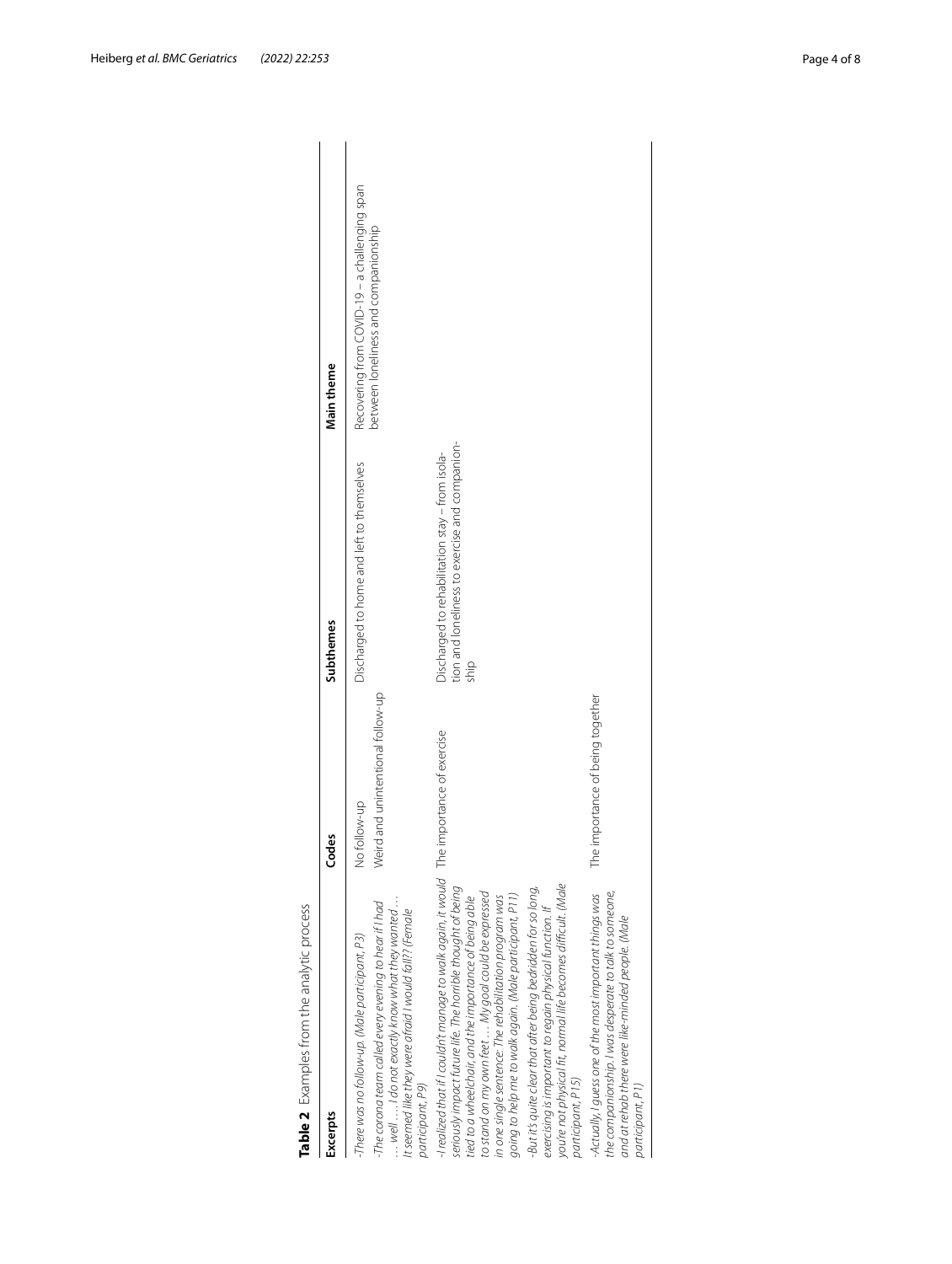and are presented in italics. Quotation marks refer to the participants presented in Table [1](#page-2-0).

# **Main theme**

# *Recovering from COVID‑19 – a challenging span between loneliness and companionship*

The overarching challenge was the experience of being alone in various situations during the recovery process, but also the importance of companionship. Many of those who were discharged directly to their home experienced to be abandoned, while those who went to a rehabilitation stay went from isolation to being with others. The participants realized it was important to balance rest and activity, with an overarching insight that their selfeffort was the crucial factor to recover. Furthermore, the participants refected upon how their relationship with family members was a challenging span between companionship and loneliness. Being in recovery was experienced as a lonely path to walk.

# *Subthemes*

*Discharged to home and left to themselves* The participants experienced the follow-up after hospitalisation as diverse and inconsistent. They had been critically ill and bedridden, frst at home before being in hospital for various length of stay. Nine of the 17 participants were discharged directly to their home. Many had no further contact neither with the hospital nor the municipality healthcare service. Follow-up was absent and they were left to themselves. Others reported that the only contact they had with healthcare professionals were regular phone calls from the municipal "corona office". These phone calls were experienced as weird and unintentional and often led to a remote and confusing loneliness. This confusion can be illuminated by the following expression:

The corona team called every evening to hear if I had *… well …. I do not exactly know what they wanted … It seemed like they were afraid I would fall?? (Female participant, P9)*

Participants who went directly to home had to recover on their own and gradually resume their usual activities and exercise regime. They were not referred to further treatment by an interdisciplinary rehabilitation team, although many still had problems with breathing and reduced physical function and ftness.

*Discharged to rehabilitation stay – from isolation and loneliness to exercise and companionship* Those most severely ill were ofered inpatient interdisciplinary rehabilitation for several weeks, also including psychological support if needed. Some participants expressed that starting with structured exercise was of great importance and had helped them in their recovery. Some, especially the youngest in their sixties and seventies, told vividly how they changed their attitude towards rehabilitation. One male participant discovered that when he was about to be discharged from hospital he had "sunk to the very bottom". He was no longer able to stand on his own feet and realized that he needed rehabilitation:

*I realized that if I couldn't manage to walk again, it would seriously impact future life. The horrible thought of being tied to a wheelchair, and the importance of being able to stand on my own feet … My*  goal could be expressed in one single sentence: The *rehabilitation program was going to help me to walk again. (Male participant, P11)*

*But it's quite clear that after being bedridden for so long, exercising is important to regain physical function. If you're not physical ft, normal life becomes difcult. (Male participant, P15)*

In the process of restoring physical strength and ftness, some of the participants also revealed the importance of balancing rest and activity:

*Rest and activity.... balanced. If you stay inactive, you will not improve. And if you exercise too hard, you will deteriorate. So balanced, yes. (Male participant, P17)*

Other elements than exercise also had signifcant impact on experienced recovery. These were related to "the team spirit", belonging to a group, and the importance of shared experiences. After being in isolation at home and during hospital stay, they expressed that being with others and sharing experiences from the disease was just as important as to exercise:

*Actually, I guess one of the most important things was the companionship. I was desperate to talk to someone, and at rehab there were like-minded people. (Male participant, P1)*

During rehabilitation they also interacted with patients having other diseases. To some, there was a relief to talk to someone not sufering from COVID-19. One participant pointed out the companionship with four women suffering from chronic obstructive pulmonary disease. They had a different view of living with reduced lung capacity without focusing on "nightmares and lack of smell and taste".

Another participant, who was sent directly home, realized after some days that he needed more help to recover.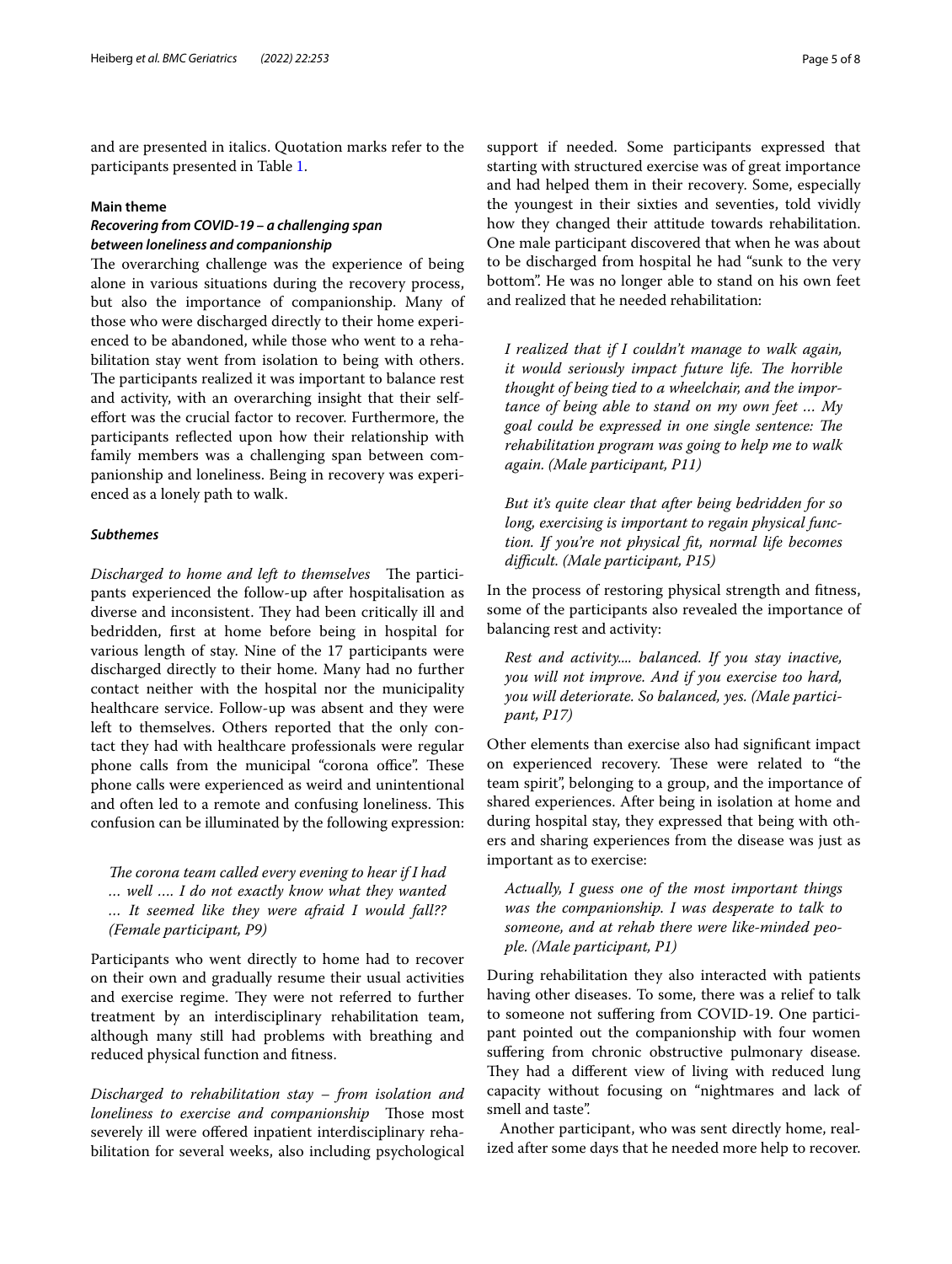He described how the rehabilitation stay helped him out of depression, to refocus, and to be able to move on:

*I had simply buried myself a bit. My wife had complained about it as well. But at rehab - it was wonderful. It was just the right thing for me. (Male participant, P2)*

*To recover required self-efort and time* In general, the participants were very grateful for the help and support they had received at the hospital and rehabilitation stay. After a while, many realized that they had to manage on their own, and to recover also was depending on their motivation and self-efort:

*A signifcant self-efort is needed to recover. I have no further expectations from healthcare professionals. You must pull yourself together. I've got all the help I can get. I can't just give up and say: "Treat me!" The rest is self-efort. (Male participant, P17)*

Furthermore, they experienced that it took time to recover - more than they expected. Both physical ftness and cognitive function needed a long time to recuperate.

*Being with family and friends - a challenging span between companionship and loneliness* A few of the participants experienced support from family and close friends as an important factor for their recovery process:

*Having a close relationship means very much in a situation like this. Tere's no doubt about that. (Male participant, P17)*

An older man found a new friend and got the COVID-19 infection while staying abroad, and they both were infected simultaneously. After hospitalisation they conducted daily walks developing a companionship, which facilitated their recovery process:

*We became good friends, actually. After I returned home from the hospital, we went for daily walks. I have met a woman, who is active and lively …. She has been of great importance for my recovery. (Male participant, P3)*

Another man highlighted the importance of the support from the wife, and they had found their coping strategies:

*I have a wife who wants me to recover. She's kicking me out. "Get out for a walk! Out! No nonsense!" I appreciate her concern. Therefore, my strategy is to use our companionship for all what it is worth. I'm working hard so we can continue to stay together.* 

## *(Male participant, P2)*

However, despite having family and friends who were supportive and caring, the COVID-19 was described as a solitary disease. The participants realized that they were alone in the process. To recover implied loneliness and was experienced as a lonely path to walk. This selfinsight was illuminated by one of the participants:

*I must accept that this path I must walk alone. I must process and recover on my own, without burdening my family. ... … .. I feel alone at home. At home I must watch my tongue. My family says: "I guess you talk about corona again. I can't bear to hear any more of that corona stuf." (Male participant, P8)*

According to this statement, the relationship with family members could be experienced as difficult and challenging. Some had the impression that their family members were tired of hearing about Covid-19. This may have increased the feeling of loneliness.

Others expressed challenges related to relatives not understanding what it was like to go through COVID-19, and to struggle with long covid. Some participants expressed that they were no longer the same person, a change that was difficult for the family members to comprehend. Only those who had had the disease could fully understand what it implied. For participants, this led to a feeling of not being understood by their family members, which in turn increased their experience of loneliness.

On the other hand, COVID-19 was also challenging for the next-of-kin. They were scared and worried about their loved one's health condition, and several of the participants expressed that their family members had been traumatised:

*My wife has had a very tough time. Especially when I was in the hospital on the mechanical ventilator. There are still ups and downs. When she sees me with a face mask, for example when we go shopping, she receives fash backs from that time. She sufers from post-traumatic stress. (Male participant, P4)*

Some couples were infected at the same time and found themselves in a double role. They watched their loved ones being seriously ill in parallel with coping with their own illness:

*We had COVID-19 at the same time, but my partner's role has been a double role. Not many nextof-kin end up in such a situation. A lot of them must have had a tough time. (Male participant, P11)*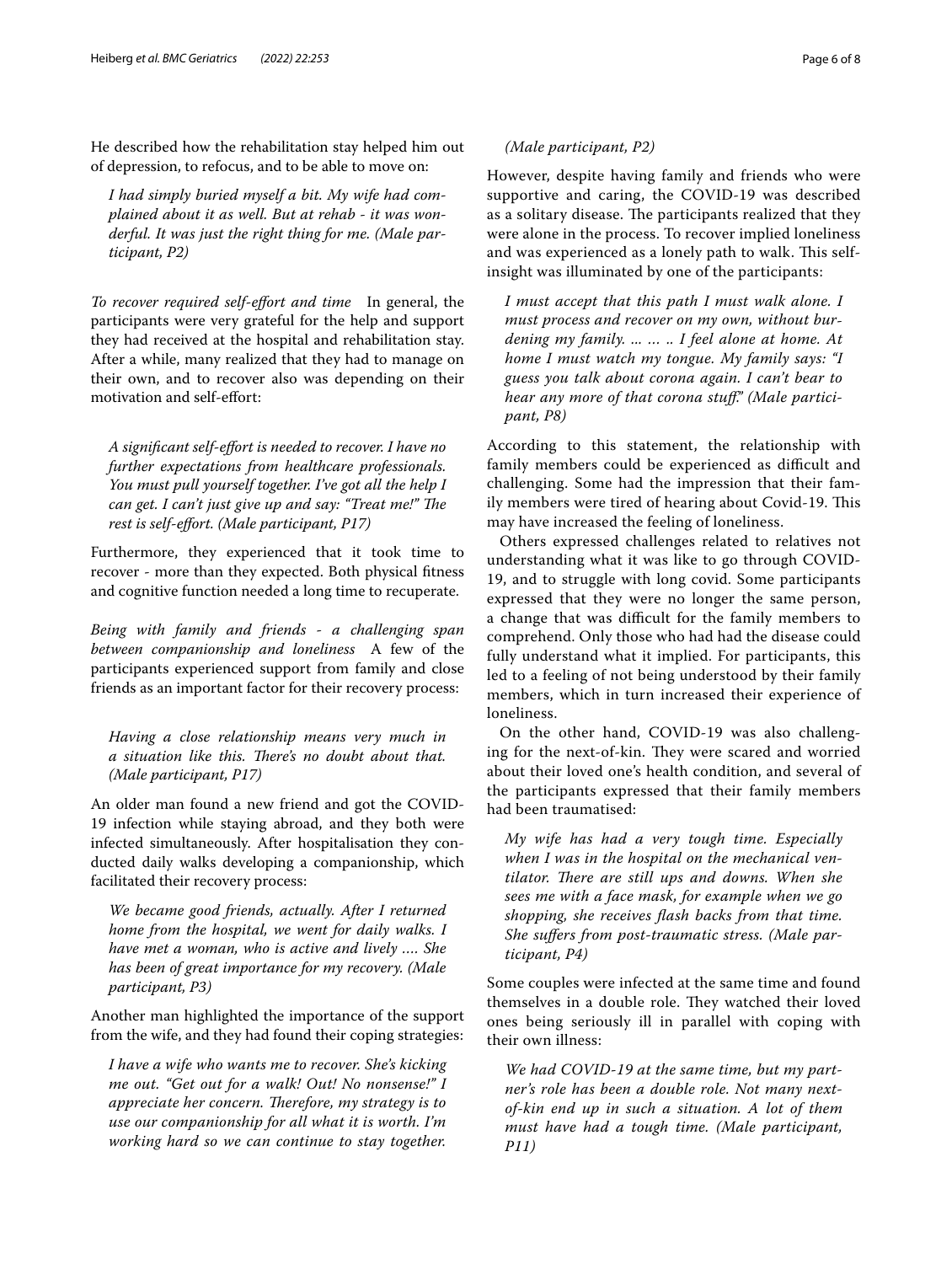# **Discussion**

The results from this study indicate that participants had to overcome several challenges in recovering from COVID-19. The overarching challenge was the experience of loneliness in various situations. Loneliness was related to arbitrary follow-up after hospitalisation, their need for exercise and companionship, their experiences of loneliness in family relationships, and to the experience that recovery was dependent on their own self-efort. On the other hand, the support from the interdisciplinary team at the rehabilitation stay, the companionship with others, and the support from family members were facilitators in the struggle to recover from COVID-19.

In the early pandemic phase, the COVID-19 was a new and unknown disease. There was lack of clearly defined care pathways for patients discharged from hospital and for those with long-term persisting symptoms [\[18](#page-7-17)], both in Norway and other countries. Many of those critically ill and treated in the intensive care unit (ICU) were transferred from hospital to interdisciplinary rehabilitation facilities for approximately 2–8weeks. Others were transferred home. However, our fndings suggest that also those who were not treated in an intensive care unit (ICU), but with oxygen supply in hospital, expressed that they needed structured rehabilitation after discharge from hospital. In many cases they were left to themselves at home with their family. It seemed that referral to rehabilitation was defcient, and rehabilitation ofered was arbitrary. One reason may be the strict infection control restrictions that led to reduction in municipal services and reduced access to rehabilitation. This may have led to increased loneliness and isolation, especially for the older patients [[5\]](#page-7-4). However, in June 2021 the Norwegian Directorate of Health published "National Plan for rehabilitation after COVID-19", suggested that rehabilitation in the municipalities should be given either in institutions, as home-based rehabilitation, or at private physical therapy institutes [\[19](#page-7-18)]. Hopefully, these consistent rehabilitation pathways have contributed to improve the rehabilitation offered to patients after COVID-19. There were no guidelines on what rehabilitation after COVID-19 in older survivors should contain. However, the rehabilitation was generally aiming to improve respiratory function as well as mobility and physical function in the form of exercise [[20\]](#page-7-19). In the present study, the participants expressed that the companionship with others meant a lot in the recovery process. Being in a group and experiencing the "team spirit" was motivating and encouraging.

The various experiences and differing degrees of dysfunction among our participants were in line with a previous study which concluded that to optimize recovery, personalised plans should be designed according to the patients' age, sex, lifestyle, hobbies, occupation, and physical condition [\[21\]](#page-7-20). It is suggested that patients with COVID-19 should be ofered psychological help and support [\[19](#page-7-18), [22\]](#page-7-21). In retrospect, it is clear that many of our participants needed a personalised rehabilitation plan, as also stated by Sun et al.,  $(2020)$   $[21]$  $[21]$ . They had been critically ill and produced insights into the need for comprehensive and individualised rehabilitation across the care continuum. Previously, it has been shown to be crucial for patients with ongoing support from primary healthcare professionals during recovery in their struggle to ease their loneliness and attain functional and meaningful lives [[18](#page-7-17), [23,](#page-7-22) [24](#page-7-23)].

Some participants reported that family members were frightened and sufered from post-traumatic stress syndrome. In line with this, prior research has shown that the mental health of family members to ICU-survivors may be afected [[4\]](#page-7-3). Psychological problems created within the family, such as a cold atmosphere, have also previously been reported [\[10](#page-7-9)]. A multidisciplinary management plan aimed to improve the survivors', and also their family members', long-term functioning capacity and quality of life should be emphasized. In addition, psychological support should be prioritised by healthcare professionals [\[4](#page-7-3)].

#### **Limitations**

This study has its strengths and weaknesses. To preserve variability and refexivity and establish credibility, six of the authors (AKN, NJ, GB, HL, VB-O, KEH) read all the interviews. The two main authors (KEH and VB-O) analysed data independently and together. Consensus in the interpretation of the participants' experiences was achieved among the two main authors, assuring dependability. The convenient sample of 17 participants, aged 60years and older, from both genders, and who had been hospitalised with severe COVID-19 has strengthened the validity of the fndings. However, the participants may not have been fully representative for the population of older patients with serious COVID-19 in Norway as 15 of them had an educational level above 12years. According to the criteria for reporting qualitative research [[25](#page-7-24)] the authors' preconceptions, gender, and profession as physiotherapists are clarifed to assure the credibility. Six researchers performed the interviews in pairs. We tried to assure that there was consistency in the data collected by following a prepared interview guide. By interviewing in pairs, we assured that no one could impose any personal biases. One weakness of the study may be that we have interviewed the participants only once after 6 months. The participants had to recall their experiences. Another limitation may be that some of the interviews were performed with couples and vulnerable information may not have been revealed.